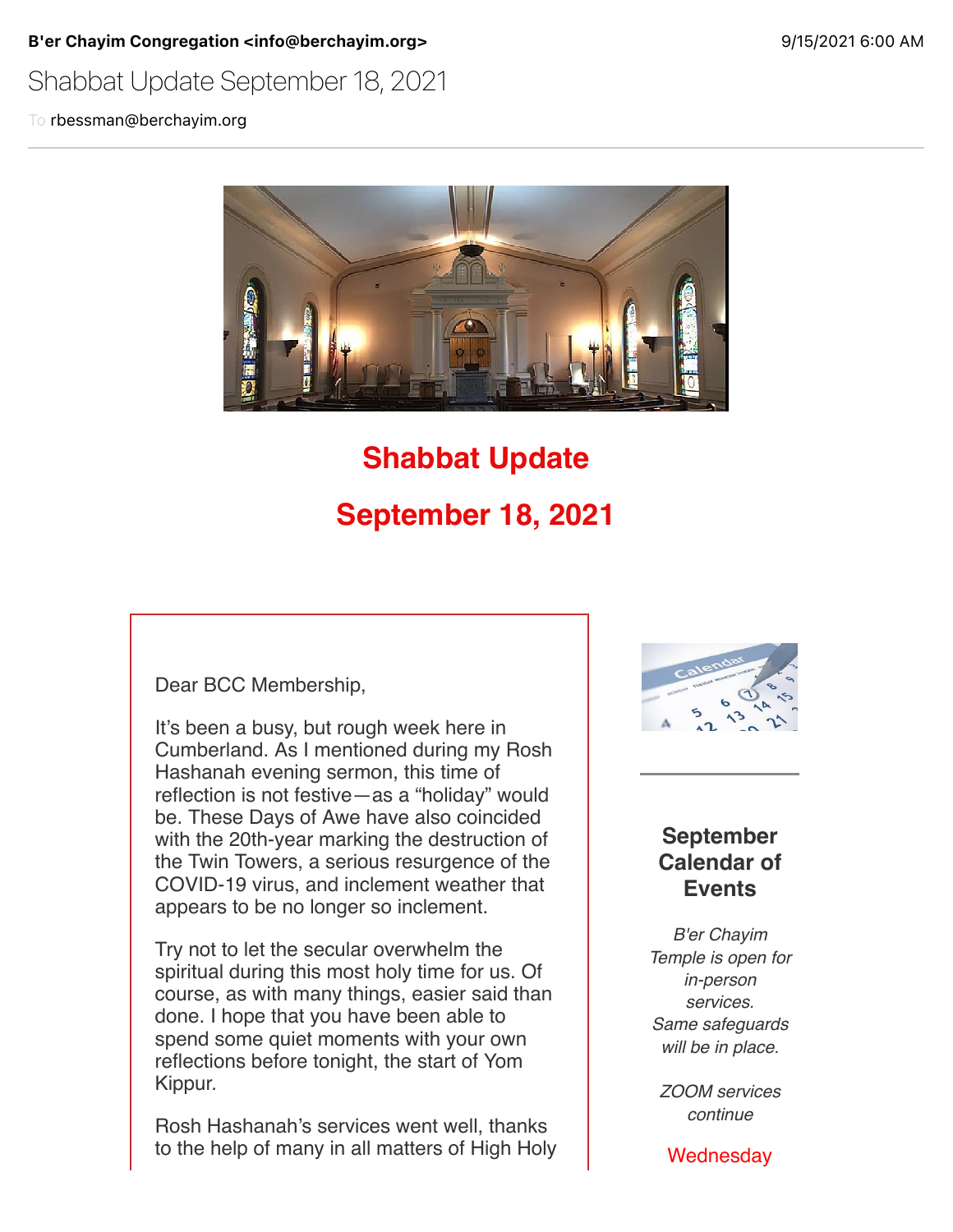Day preparation and execution: Bruce Dubins, Debbie Lang, Gayle Griffith, Brian Lang, and Debra Schaaf. (No doubt one or two names were left out.) The hybrid in-person/Zoom services worked seamlessly.

Yom Kippur services begin tonight at 7:00 pm. The link for Mishkan HaNefesh can still be found on the website if you do not own it or you were not able to pick one up in the temple. We have plenty of copies here if you attend in person. Tomorrow, the morning service begins at 10:00 am and will end with Yizkor. We reconvene with the afternoon service at 3:00 pm which concludes with Ne'ilah and Havdalah (6:00 pm or so).

The Appalachian Festival in Frostburg takes place this weekend. Dr. Deborah Weiner will examine the Jewish experience at 3:00 pm. From their website: "Why did numerous small Jewish communities develop in Appalachia during the early 20th century? And why did most of them disappear? This presentation will tell the story of the Jewish immigrants who made their way to the region and how they established small communities far from America's Jewish centers. It will track how subsequent generations maintained Jewish life and will explore the factors that led some to leave and some to remain." Our member, Al Feldstein, will share his historical knowledge of the area around 3:45 pm. I certainly plan to be there.

Friday, September 17 Shabbat Evening services at 7:30 pm.

Saturday, September 18 Torah study at 10:00 am.

See you tonight, and G'mar chatima tova (May you be sealed in the Book of Life),

Cantor Richard Bessman

This Week's Torah Portion

September 15 7:00 pm Yom Kippur begins (Kol Nidre) in person & ZOOM

**Thursday** September 16 10:00 am Yom Kippur Morning Service and Yizkor in person & ZOOM

> 3:00 pm Afternoon **Service**

5:00 pm Ne'ilah Service

Friday September 17 7:30 pm Erev Shabbat **Service** In person & ZOOM

Saturday September 18 10:00 am Torah Study



**Yahrzeits for week ending**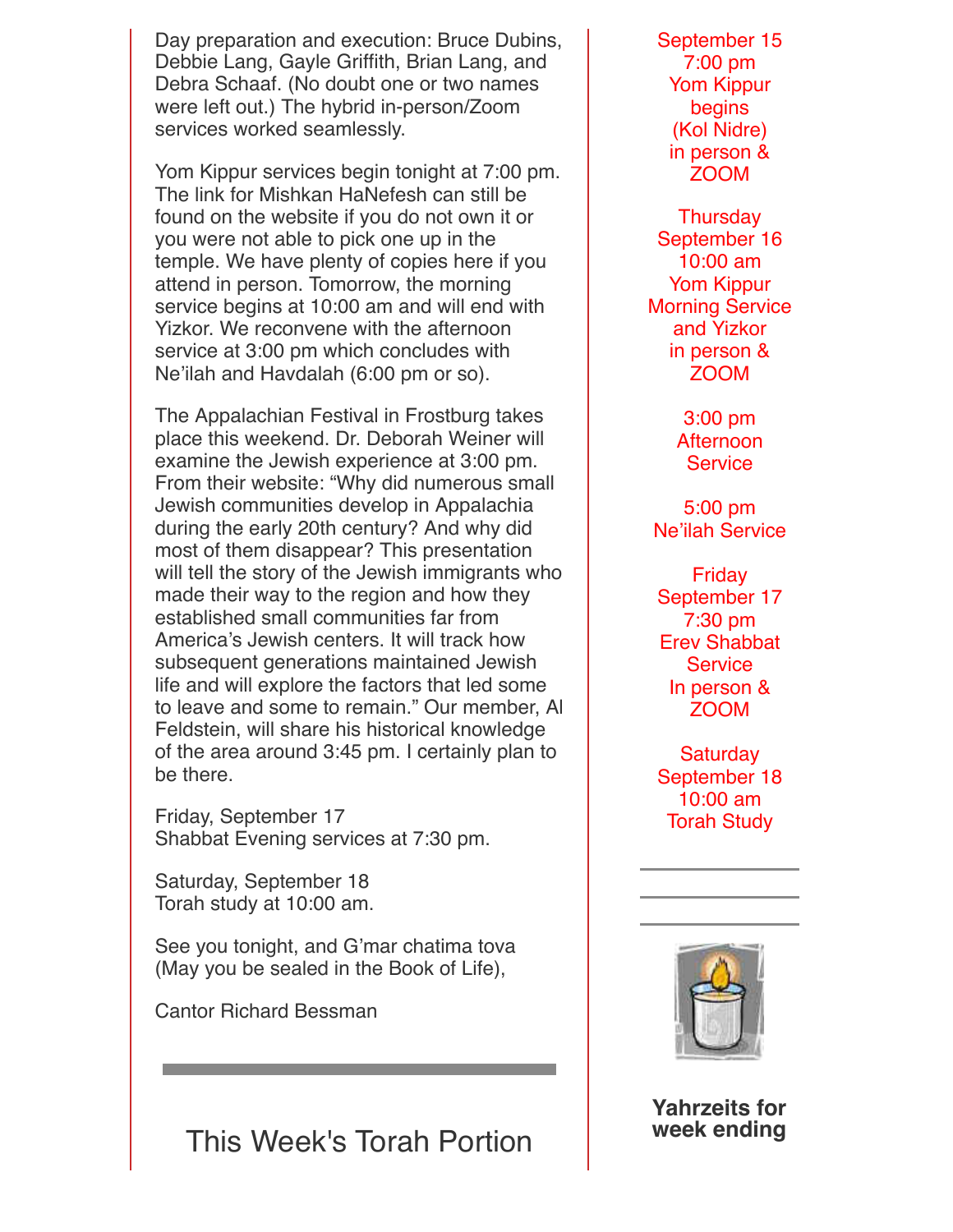### *Haazinu*

## **52–32:1 Deuteronomy Listenהַאֲזִינ!**

Summary

- Moses sings his last song, a love poem to God and a chastisement of the people, who are not worthy of Adonai.  $(32:1-6)$
- The poem recounts the blessings that God has bestowed on the Israelites, the wicked deeds they have committed, and the punishments that God then inflicted upon them. (32:7–43)
- God tells Moses to begin his ascent of Mount Nebo, from where he will see the Land of Israel from a distance but will not be allowed to enter it. (32:45–52)

#### **September 18, 2021 12 Tishrei 5782**

Jenny Rosenberg Helen Teitelbaum Ruth R. Millenson Reba Alpert Clara Price Henrietta H. Fries Milton S. Granet Harry Kauffman Leslie Wade





## **Happy Birthday**

**September 1** Beth Goldstein

**September 19** Irma Dezen

**September 21** Mark Perman

**Happy Anniversary**

**September 2** Tamar & Alan Clarke

**September 3** Gayle Griffith & Lee Schwartz

**September 28**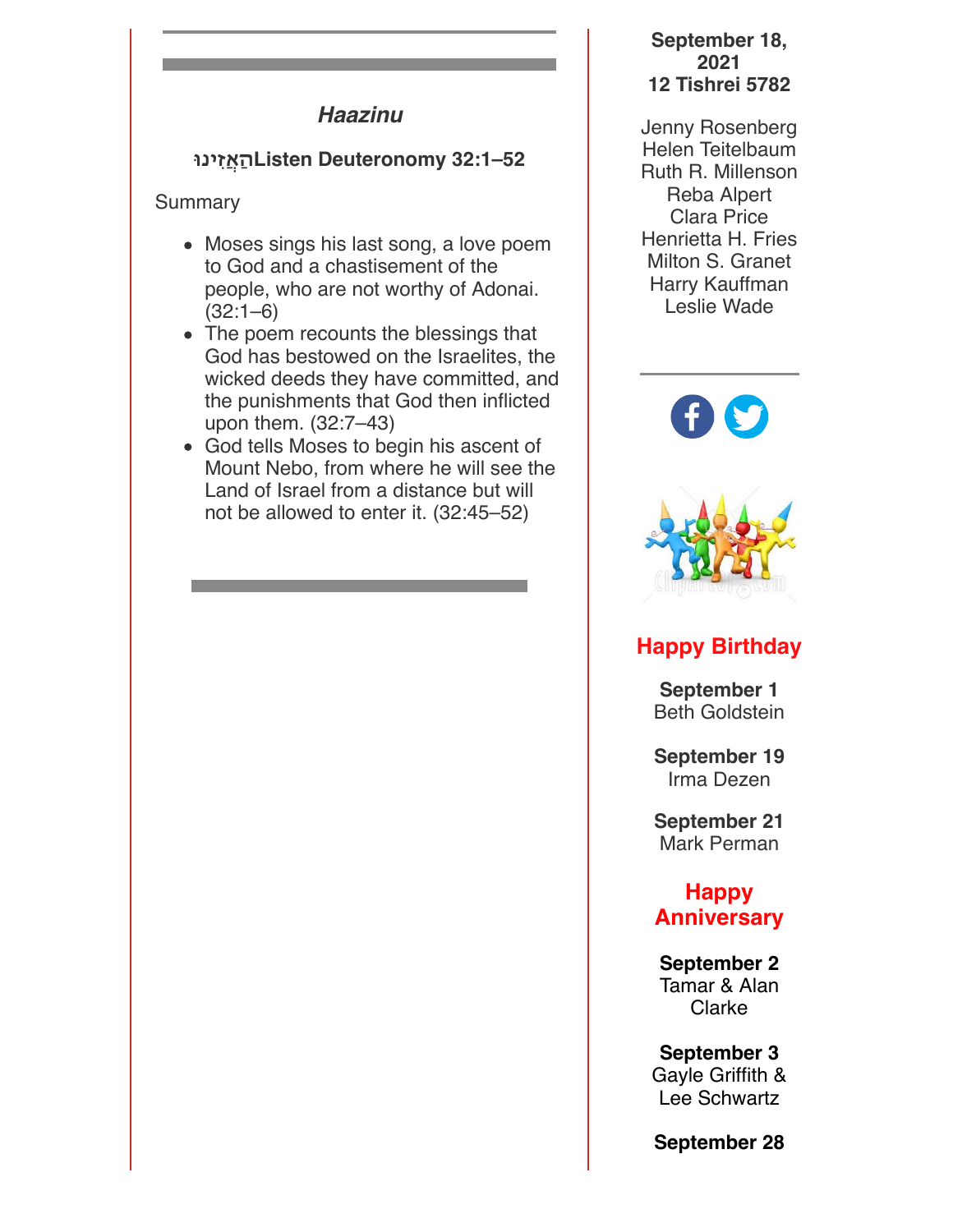#### Larry & Dottie Hohing

share your birthday and anniversaries dates with our friends and families...contact info@berchayim.org



B'er Chayim **Contact** Information:

Temple phone: 301-722-5688

Cantor Bessman email: rbessman@ berchayim.org

Rebecca Galliher email: admin@ berchayim.org

#### "Virtual" instructions -

*To watch on Zoom send an email to admin@berchayim.org and the ID and Password will be emailed back to you. The ZOOM Id and Password will be the same each Friday evening. Please remember that Rebecca is part time, and leave*